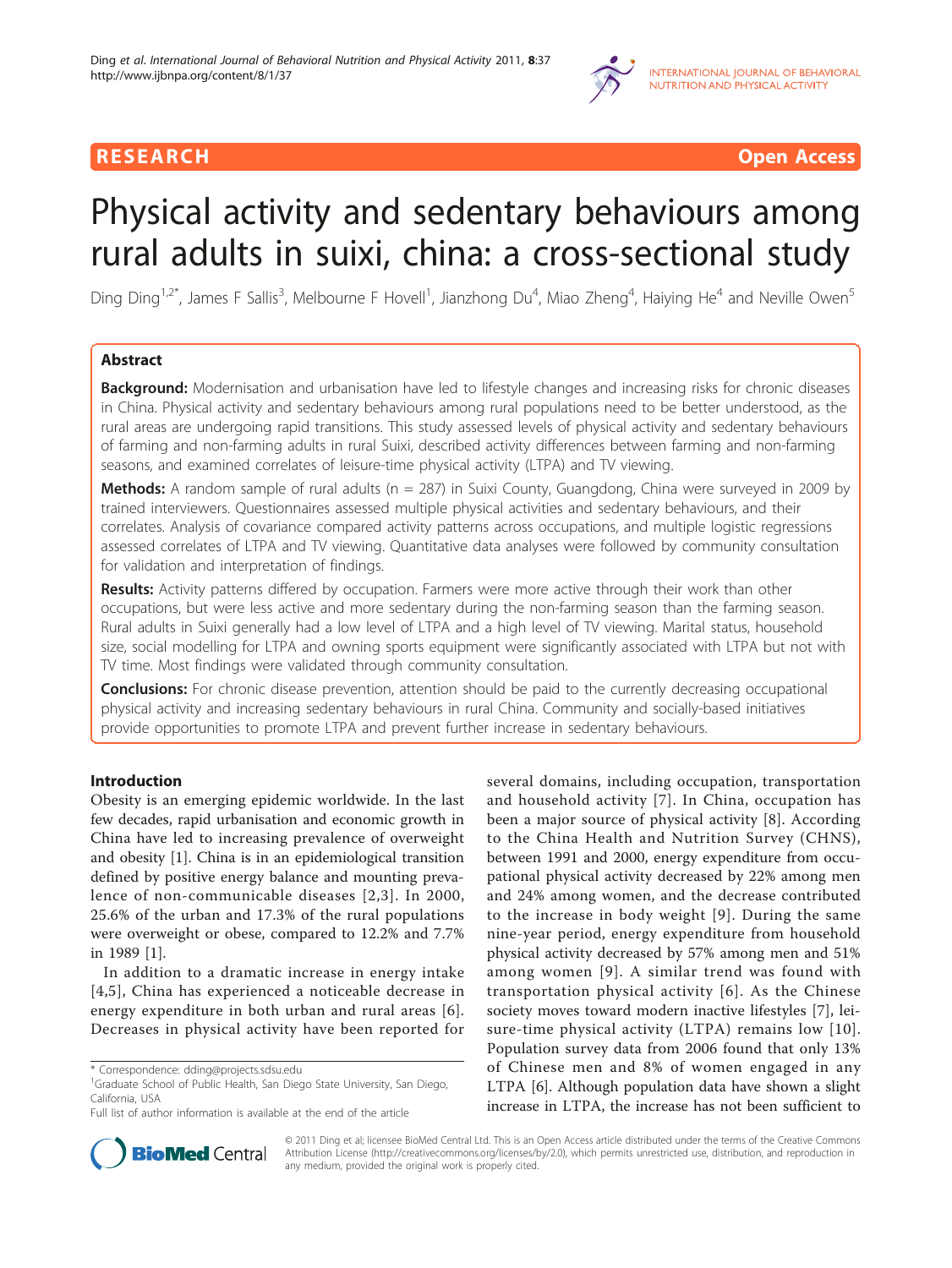compensate for declines in occupational and household activity [\[6\]](#page-6-0).

Sedentary behaviour (too much sitting) is distinct from too little physical activity. Multiple studies have concluded that sedentary time is an independent risk factor for metabolic risk and chronic diseases [[11](#page-6-0),[12\]](#page-6-0). TV viewing particularly has been associated with increased risks for overweight/obesity [[13,14](#page-6-0)], diabetes [[13](#page-6-0),[15](#page-6-0)], and metabolic syndrome [[16,17](#page-6-0)]. Sedentary behaviours are understudied in China. One survey study in urban Qingdao found that adults spent an average of 3.2 sedentary hours per day watching TV, reading, or using a computer during non-working time [[18\]](#page-6-0). Excess sedentary time is a public health concern in China given high rates of TV and personal computer ownership, particularly among urban residents [\[1](#page-6-0)]. No study could be found that examined sedentary behaviours in rural China.

In China, rural residents are currently more physically active and less obese than their urban counterparts [\[19](#page-6-0)]. However, a national study found a greater decrease in physical activity in rural areas than in urban areas over a recent ten-year period [[20](#page-7-0)]. The current study was conducted in Suixi County, Guangdong, China, an area that has experienced farming-to-business shifts and some degree of economic modernisation, in common with many rural areas in China. Study objectives are: to assess levels of physical activity and sedentary behaviours of farming and non-farming adults in rural Suixi; to describe different activity patterns during farming and non-farming seasons; and to examine factors associated with LTPA and TV viewing.

# Methods

# Population and sampling

Participants were rural adults in Suixi County, Guangdong, China. The Suixi County population has been documented to be some 1.03 million (47% female), rural (>90% rural residents), and 77% of the working population are employed in farming or farming-related business/industry [\[21](#page-7-0)]. Households were randomly selected based on village, street, block, and house numbers. A list of 70 villages was enumerated based on information from the local government website [http://cwgk.zhan](http://cwgk.zhanjiang.gov.cn/)[jiang.gov.cn/](http://cwgk.zhanjiang.gov.cn/). Ten villages were selected randomly. In each selected village, a map was obtained through local sources, and streets and blocks were randomly selected accordingly. In each selected household, the adult with the most recent birthday was invited to participate. If no one was home during the first visit, interviewers would return on the next two consecutive days for interview attempts. Inclusion criteria were 18 years or older and having lived in the village for at least three years. Written informed consent was obtained and small monetary incentives were provided. The San Diego State University Institutional Review Board approved the study.

In July 2009, 454 local residents were contacted and 287 participated in the survey (63% participation rate) during 14 days of data collection, which took place on both week days and weekend days depending on participants' availability. Interviewers kept notes of the gender and estimated age (young, middle-age, old) of each individual they approached and found no differential refusal rates by gender or age. Participants ranged from 18 to 82 years of age (mean = 40, SD = 16), 53% were women, 73% were married, and 65% completed middle school (nine-year mandatory education in China). About 32% were farmers, 18% were employed in non-farming occupations, 23% were self-employed shop keepers, and 26% were unemployed. The unemployed category included those who were retired, those not actively seeking employment, and those between jobs; the unemployed were usually not financially independent and were taken care of by families. It was possible, however, that they worked episodically for money.

#### Procedures

Face-to-face interviews were conducted by trained interviewers, who were local college students speaking Mandarin and at least one of the two local dialects (Cantonese, Leizhou Dialect). Interviews were conducted in participant's preferred language. About 62% of interviews were conducted in Cantonese, 30% in Leizhou Dialect, and 8% in Mandarin. Verbal explanation and visual aids were provided if participants had problems understanding certain questions. For quality-control purposes, two interviewers were paired for each interview: one asked questions and wrote down answers while the other checked progress with the interview protocol and the accuracy of recorded answers.

### Questionnaire design

The questionnaire was developed from existing measures, informant interviews and focus groups. An iterative process of questionnaire development, informant interviews/focus groups, and questionnaire revision was used. Chinese-translated items were back-translated to English to compare with original questions. The final questionnaire was shortened, simplified, and was considered culturally appropriate by focus group participants, informants and interviewers.

#### Measurement

#### Physical activity

Physical activity was measured in three domains: occupation, household, and leisure-time, using questions modelled after the Global Physical Activity Questionnaire (GPAQ) [[22\]](#page-7-0). Occupational moderate-to-vigorous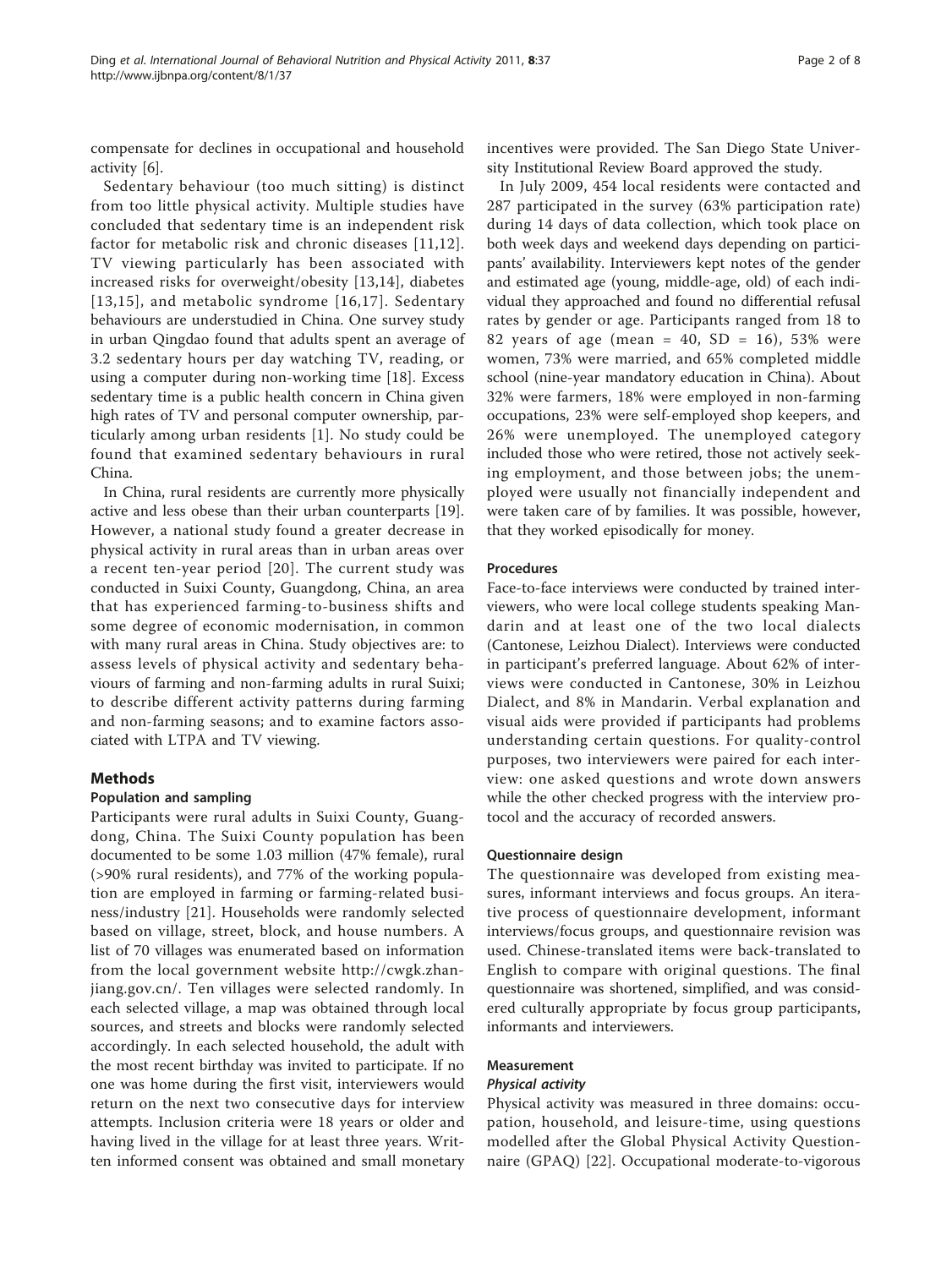physical activity was defined as "activity that causes at least small increases in breathing and heart rate" through occupation; examples were provided such as lifting loads, digging, or farm work. Household physical activity was defined as any housework that involves physical activity, such as cleaning and maintaining the yard. Leisure-time physical activity (LTPA) was defined as any physical activity for the purpose of recreation and/or fitness, such as leisure walking, playing basketball, and martial arts. For each type of activity, two questions were asked about the number of days and hours/minutes per day in a typical week. A weekly time for each activity was calculated from the two questions.

# Sedentary behaviour

This was defined as "sitting or reclining". Questions were modelled after GPAQ [\[22](#page-7-0)] regarding the days per typical week and time per day spent on each of the sedentary behaviours. Specific behaviours listed were suggested by focus groups as being "the most common sedentary activities" in rural Zhanjiang. These included TV viewing (when this was the primary behaviour and did not include doing other non-sedentary activities while TV was switched on [\[23\]](#page-7-0)), recreational computer use (prevalent among young people), sitting chatting, playing Mahjong (a popular board game), and driving/riding a car/bus.

# Seasonality of activity

Activity patterns of farmers are seasonal. Farmers do moderate-to-high-intensity, long-hour planting and harvesting activities during the farming season and less-intense field maintenance during the non-farming season. In the study sample, the length of the farming season ranged from two weeks to six months, depending on the type of crops under cultivation. To capture seasonality of activities, those in the farmer subsample was asked to estimate the length of farming season every year, and to recall physical activity and sedentary behaviours separately for a typical week during the farming and non-farming seasons.

# Neighbourhood characteristics

The Neighborhood Environment Walkability Scale (NEWS) [[24\]](#page-7-0) aesthetics and safety subscales were translated and tested in formative interviews and focus groups. Based on their feedback, several items were deleted due to lack of relevance or appropriateness in rural China (e.g. crosswalks, posted speed limits). Items were simplified in language and response categories were reduced from four to two ("agree" vs. "disagree"). The final safety subscale included six items concerning walking/biking safety, crime rates, day-time safety, night-time safety, and street lights. The aesthetics subscale included three items regarding sidewalk condition, trees/shades, and cleanness.

# Social modelling

Participants were asked "how many of your family members participate in physical activity for recreation or exercise?" Parallel questions were asked about friends and neighbours. Response options ranged from "none" (1) to "all" (5). Due to a large proportion of the "none" response, variables were dichotomized into "none" and "any".

# Data analyses

Activity data were examined for distribution and outliers. Outliers were identified and recoded to the 95th percentile of the distribution. Most of the physical activity and sedentary behaviour variables were highly skewed, and were therefore log transformed.

Analysis of covariance (ANCOVA) compared hours of physical activity and sedentary behaviours across occupations, adjusting for age as a covariate, and separately for men and women. Additional ANCOVA compared hours of activity between men and women for each employment category. For farmers, weighted physical activity hours were calculated based on the lengths of farming/non-farming seasons and activities in each season.

Participation in LTPA was dichotomized as "none" and "any" due to a large proportion of zero values (66%) and the lack of variance in LTPA time for those who reported any (around 80% reported an hour or less per week). TV time was median-split at 12 hours/week.  $\chi^2$ tests and t-tests examined bivariate associations between independent variables and dependent variables (LTPA, TV time). Variables with a significance level of  $p < 0.05$ were included in the multiple logistic regression model. Analyses were first conducted for men and women separately, and then combined if similar associations were observed for both genders. Social-modelling variables were summed as an overall index in the logistic regression model.

# Informant consultation

Member checking [[25](#page-7-0)], a qualitative research method, was used to obtain community feedback and to validate findings. Informants ( $n = 10$ ) were rural adults who did not participate in the previous survey, and were randomly selected from the villages where the survey interviews were conducted. Key findings from quantitative data analyses were abstracted into simple sentences and graphs, and were presented to informants both individually and as a group. Informants were encouraged to provide feedback and interpretation of findings, which were audio taped and transcribed.

# Results

# Descriptive statistics of physical activity and sedentary behaviours

As Table [1](#page-3-0) shows, farmers had more occupational physical activity compared to other groups. Farmers and those who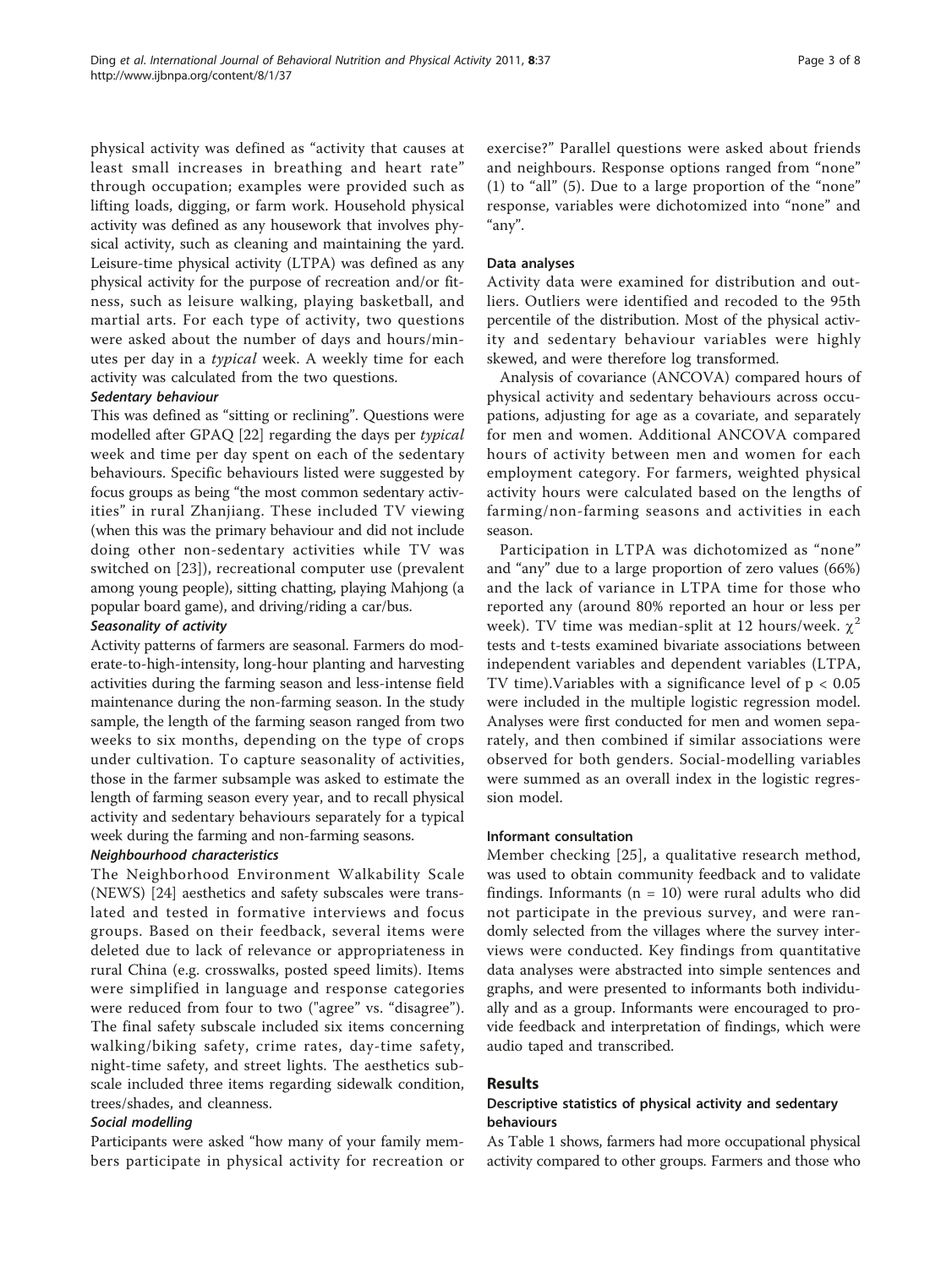|  | Page 4 of 8 |  |  |  |
|--|-------------|--|--|--|
|--|-------------|--|--|--|

|                           | Farming <sup>b</sup> | Non-farming Employed | Self-employed (Shop keeping) | Unemployed | $\boldsymbol{p}$ |
|---------------------------|----------------------|----------------------|------------------------------|------------|------------------|
| Men                       | $n = 46$             | $n = 34$             | $n = 35$                     | $n = 37$   |                  |
| Occupational PA           | 9.98                 | 2.13                 | 1.50                         | <b>NA</b>  | < 0.001          |
| Household PA              | $4.87***$            | $3.22*$              | $3.85*$                      | $3.50***$  | 0.772            |
| Leisure-time PA           | 0.35                 | 0.93                 | 0.68                         | 1.27       | 0.141            |
| Sedentary Behaviours      |                      |                      |                              |            |                  |
| Recreational computer use | 0.01                 | 0.93                 | 0.86                         | 1.56       | < 0.001          |
| Playing majiang           | 0.86                 | 0.72                 | 0.67                         | 1.46       | 0.260            |
| Watching TV               | 13.57                | 8.76                 | 14.20                        | 9.49       | 0.045            |
| Driving/riding in a car   | 1.15                 | $1.80*$              | $1.77*$                      | 1.41       | 0.349            |
| Sitting chatting          | 4.03                 | 2.19                 | 1.59                         | 2.90       | 0.130            |
| Women                     | $n = 45$             | $n = 19$             | $n = 32$                     | $n = 39$   |                  |
| Occupational PA           | 9.65                 | 1.48                 | 1.72                         | <b>NA</b>  | < 0.001          |
| Household PA              | 13.08**              | $11.55*$             | $11.06*$                     | $11.30***$ | 0.478            |
| Leisure-time PA           | 0.23                 | 0.72                 | 0.25                         | 0.32       | 0.116            |
| Sedentary Behaviours      |                      |                      |                              |            |                  |
| Recreational computer use | 0.00                 | 0.38                 | 0.40                         | 1.02       | < 0.001          |
| Playing majiang           | 0.51                 | 0.55                 | 0.49                         | 0.42       | 0.659            |
| Watching TV               | 13.80                | 7.39                 | 12.68                        | 7.50       | 0.047            |
| Driving/riding in a car   | 0.66                 | $0.49*$              | $0.55*$                      | 0.32       | 0.536            |
| Sitting chatting          | 3.75                 | 1.25                 | 2.03                         | 1.66       | 0.014            |

<span id="page-3-0"></span>Table 1 Physical activity (PA) and sedentary behaviours by occupation and gender in rural Suixi, Guangdong, China<sup>a</sup>

<sup>a</sup> Age-adjusted geometric mean based on ANCOVA (unit: hour/week)

<sup>b</sup> Activity data for farmers were weighted on length of farming/non-farming seasons

\*\*p < 0.01, \*p < 0.05 for comparison between men and women

were self-employed had more TV viewing time than did non-farming, and unemployed respondents. Farmers reported almost no recreational computer use, and more sitting chatting time compared to other occupations (statistically significant only among women).

In general, men and women showed similar activity patterns across occupation categories. Geometric means for different types of activity were similar between genders. Exceptions were that women spent much more time on household physical activity and less time on motorized transportation.

# Seasonal activity patterns for farmers

Compared to the farming season, farmers had significantly less occupational physical activity (geometric mean 6.79 vs. 19.54 hr/week,  $p < 0.01$ ) and more TV viewing (15.54 vs. 10.45,  $p < 0.05$ ) during the non-farming season (Figure 1). LTPA level was low for both the farming and non-farming seasons  $(0.22 \text{ vs. } 0.33, \text{ p} =$ 0.340).

#### Correlates of leisure-time physical activity and TV time

Bivariate analyses (Table [2\)](#page-4-0) showed higher participation in LTPA among those who were younger, men, single, middle school graduated, living in a smaller household, employed in non-farming occupations or not employed, having sports equipment in the home, living in a safer

neighbourhood, and having family, friends, and neighbours who exercised regularly.

In the multiple logistic regression model (Table [3\)](#page-5-0), those who were married had less than one third the odds of participating in LTPA compared to those who were single. An additional person living in the household was associated with a 21% decrease in odds of LTPA. Those who had sports equipment in the home had twice the odds of participating in LTPA. A one-unit increase in the social modelling scale was associated

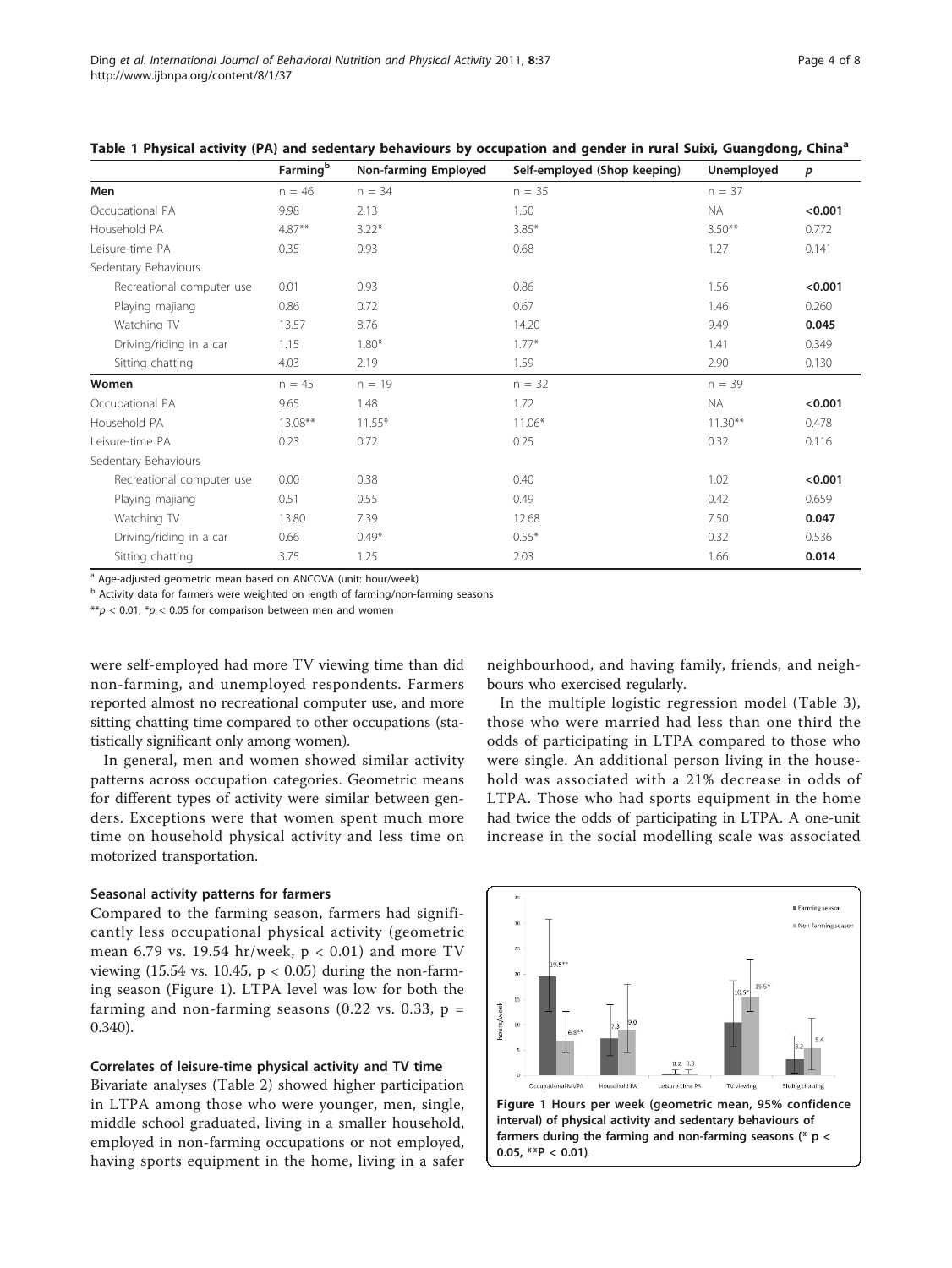|                                                                    | Any LTPA $(n =$<br>99) | No LTPA $(n =$<br>188) | $p^{\rm a}$    | 148)                         | TV < 12 hr/week (n = TV $>$ = 12 hr/week (n<br>$= 139$ | $p^{\rm a}$ |
|--------------------------------------------------------------------|------------------------|------------------------|----------------|------------------------------|--------------------------------------------------------|-------------|
| Demographic attributes                                             |                        |                        |                |                              |                                                        |             |
| Age (year, mean $\pm$ SD)                                          | $31.7 \pm 14.2$        | 44.1 $\pm$ 15.6        |                | $\leq$ 0.001 39.6 $\pm$ 15.8 | $40.4 \pm 15.8$                                        | 0.691       |
| Women (%)                                                          | 36.4                   | 52.7                   | 0.006          | 54.1                         | 51.8                                                   | 0.724       |
| Married (%)                                                        | 49.5                   | 85.1                   | < 0.001        | 72.3                         | 73.4                                                   | 0.895       |
| Middle school graduate (%)                                         | 85.9                   | 53.2                   | $< 0.001$ 67.6 |                              | 61.2                                                   | 0.269       |
| Occupation (%)                                                     |                        |                        | < 0.001        |                              |                                                        | 0.230       |
| Farming                                                            | 17.3                   | 44.5                   |                | 33.8                         | 36.2                                                   |             |
| Non-farming                                                        | 30.6                   | 11.5                   |                | 20.4                         | 15.9                                                   |             |
| Self-employed (shop keeping)                                       | 22.4                   | 25.8                   |                | 20.4                         | 29.0                                                   |             |
| Unemployed                                                         | 29.6                   | 18.1                   |                | 25.4                         | 18.8                                                   |             |
| Household size (mean $\pm$ SD)                                     | $5.0 \pm 1.8$          | $6.0 \pm 2.8$          |                | $<0.001$ 5.9 $\pm$ 2.5       | $5.5 \pm 2.6$                                          | 0.840       |
| Individual behaviour                                               |                        |                        |                |                              |                                                        |             |
| Current smoking (%)                                                | 30.9                   | 33.5                   | 0.690          | 32.2                         | 33.1                                                   | 0.790       |
| Current drinking (%)                                               | 35.4                   | 30.3                   | 0.425          | 35.1                         | 28.8                                                   | 0.235       |
| Weekly TV time (hour, mean $\pm$ SD)                               | $13.0 \pm 8.1$         | $12.4 \pm 7.6$         | 0.495          |                              |                                                        |             |
| <b>Environmental variables</b>                                     |                        |                        |                |                              |                                                        |             |
| Having sports equipment in the home<br>(% )                        | 68.4                   | 40.3                   | $< 0.001$ 46.4 |                              | 54.0                                                   | 0.209       |
| Neighbourhood crime-related safety <sup>b</sup><br>(mean $\pm$ SD) | $4.5 \pm 1.1$          | $4.1 \pm 1.2$          | 0.017          | $4.3 \pm 1.2$                | $4.2 \pm 1.1$                                          | 0.743       |
| Neighbourhood aesthetic <sup>c</sup> (mean $\pm$ SD) 1.8 $\pm$ 1.0 |                        | $1.8 \pm 1.0$          | 0.554          | $1.7 \pm 1.0$                | $1.9 \pm 1.0$                                          | 0.070       |
| Social modelling                                                   |                        |                        |                |                              |                                                        |             |
| Family exercise regularly (%)                                      | 86.9                   | 26.6                   | $<0.001$ 45.9  |                              | 48.9                                                   | 0.614       |
| Friends exercise regularly (%)                                     | 69.7                   | 26.6                   | < 0.001        | 38.5                         | 44.6                                                   | 0.295       |
| Neighbours exercise regularly (%)                                  | 67.7                   | 26.1                   | $< 0.001$ 40.5 |                              | 40.3                                                   | 0.965       |

<span id="page-4-0"></span>Table 2 Leisure-time physical activity (LTPA) and weekly TV viewing time by demographic, individual, environmental and social variables in rural Suixi, Guangdong, China

<sup>a</sup> Based on t-test for continuous variables and  $\chi^2$ testsfor categorical variables

<sup>b</sup> Neighbourhood crime-related safety score ranges 0 to 6; a higher score indicates better safety

<sup>c</sup> Neighbourhood aesthetic score ranges 0 to 3; a higher score indicates better aesthetic/maintenance conditions

with a more than two-fold increase in the odds of LTPA. Similar patterns of associations were found among men and women.

Gender-stratified and combined bivariate analyses and multiple logistic regressions suggested that none of the correlates tested was significantly associated with TV viewing time; therefore, no logistic regression model is presented.

# **Discussion**

This study in rural Suixi found differences in physical activity and sedentary behaviour by occupation. Farmers had significantly more occupational physical activity compared to their non-farming counterparts, however, they appeared to substitute farming activities with sedentary behaviours (primarily TV viewing) during non-farming seasons. Based on this pattern, one may expect further decreases in occupational physical activity as a result of fewer farming-related occupations, less labour-intensive farm work, and shorter farming seasons. Without compensating forms of physical activity

or reduction of TV time, this pattern suggests future increases in overweight/obesity and associated chronic diseases.

The prevalence of LTPA was low in the study sample, which was consistent with findings from previous studies [[6,10,19](#page-6-0)]. Correlates of LTPA were explored. After adjusting for other demographic characteristics and environmental variables, those in our study were more likely to participate in LTPA if they were unmarried, living in a smaller household, having sports equipment in the home and if their family, friends, or neighbours participated in LTPA.

The strongest correlate of LTPA was social modelling. During the "member checking" phase of the study, informants strongly agreed with this finding. A woman informant stated, "We are in a very collective society and nobody exercises alone." Other informants confirmed that families, friends, and neighbours in their communities were closely connected (i.e., "The social circle is small here. If one person goes out for a walk, immediately others will notice and probably will follow.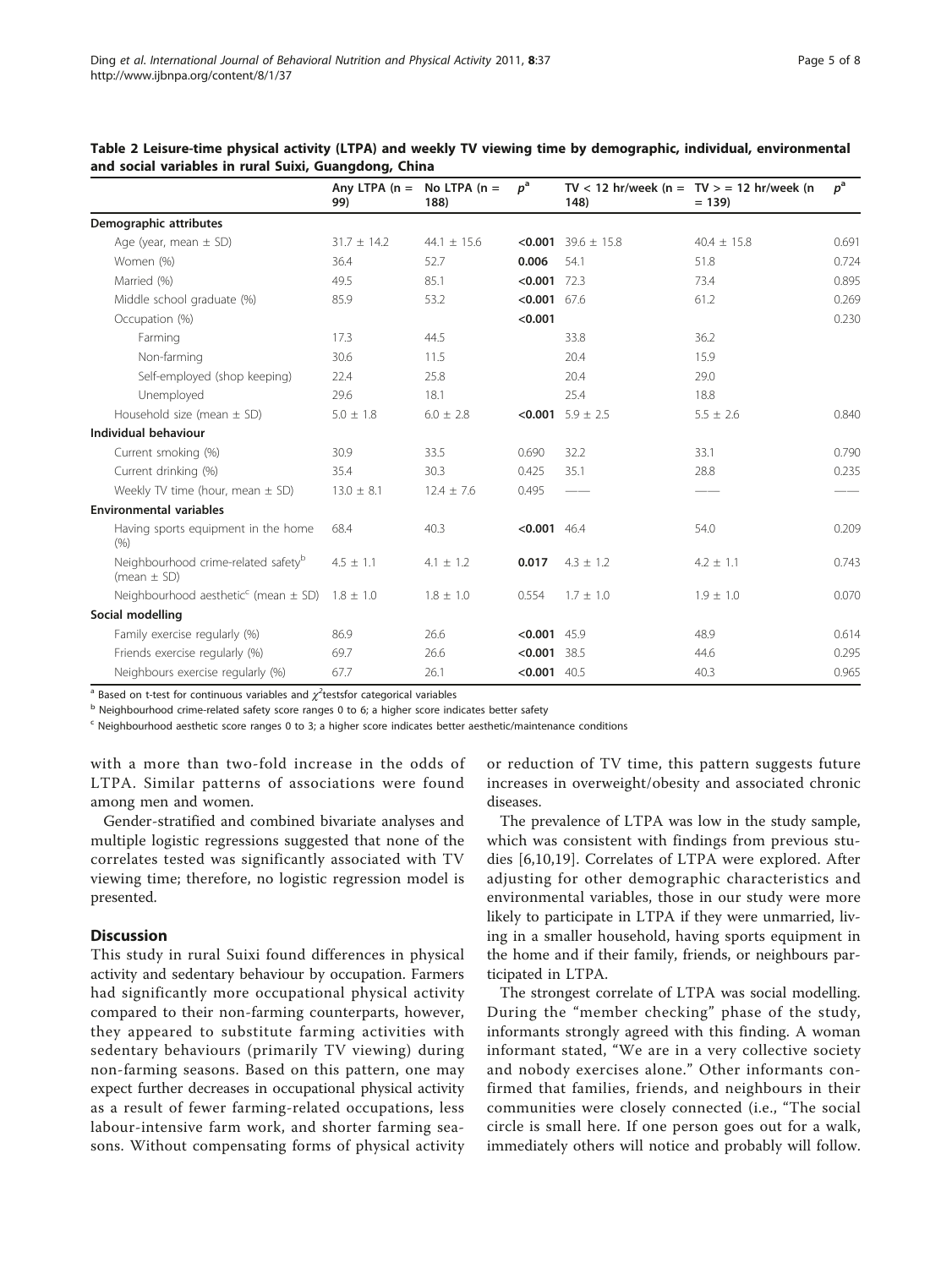# <span id="page-5-0"></span>Table 3 Multiple logistic regression analysis of leisuretime physical activity  $(LTPA)^a$  in rural Suixi, Guangdong, China (n = 287)

| <b>Variables</b>                                                   | <b>OR</b> | 95% CI                  | p       |
|--------------------------------------------------------------------|-----------|-------------------------|---------|
| Age (continuous)                                                   | 0.98      | 0.95,<br>1.01           | 0.197   |
| Gender                                                             |           |                         |         |
| Women                                                              | 1.00      |                         |         |
| Men                                                                |           | 1.57 0.77,<br>3.18      | 0.214   |
| Marital status                                                     |           |                         |         |
| Single/divorced/widowed                                            | 1.00      |                         |         |
| Married                                                            |           | $0.27$ $0.11$ ,<br>0.07 | 0.007   |
| Number of residents in the household<br>(continuous)               | 0.79      | 0.68,<br>0.92           | 0.003   |
| Education                                                          |           |                         |         |
| Lower than middle school                                           | 1.00      |                         |         |
| Middle school graduate or higher                                   | 2.44      | 0.96,<br>6.16           | 0.060   |
| Occupation                                                         |           |                         |         |
| Farming                                                            | 1.00      |                         |         |
| Non-farming                                                        |           | 2.37 0.84,6.70          |         |
| Self-employed                                                      |           | 0.46 0.16,1.28          |         |
| Unemployed                                                         |           | 0.49 0.12,1.30 0.008    |         |
| Neighbourhood crime-related safetyb                                | 1.20      | 0.90,<br>1.62           | 0.163   |
| Sports equipment in the home                                       |           |                         |         |
| No                                                                 | 1.00      |                         |         |
| Yes                                                                | 2.03      | 1.03,<br>4.05           | 0.039   |
| Social modelling of leisure-time physical<br>activity <sup>c</sup> | 2.36      | 1.76,<br>3.16           | < 0.001 |

LTPA is coded  $1 = any$ ,  $0 = none$ 

<sup>b</sup> Neighbourhood crime-related safety score ranges 0 to 6; a higher score indicates better safety

 $\epsilon$  Social modelling score ranges 0 to 3; a higher score indicates more family members, friends, and neighbours participating in leisure-time physical activity

They can chat while walking.") Studies in western countries have suggested that seeing other people exercise was associated with individuals' own participation in LTPA, possibly through modelling and prompting [[26](#page-7-0)-[28](#page-7-0)]. In the context of rural China, exercising with others may provide additional and possibly essential social reinforcement. Social support and group activity interventions are effective in Western countries [[29\]](#page-7-0), and they may be even more effective in China, but this remains to be demonstrated.

Another finding was that those who had sports equipment in the home had twice the odds of engaging in LTPA. In a cross-sectional study, such a finding should be interpreted with caution, since it is possible that those who had already been active would be more likely to obtain such equipment. Informants suggested that home equipment was only half of the equation if access to exercise facilities and localities was limited. For example, a young man stated "It is true that I am more active because I have a basketball, but I play in streets where it is not safe. I would have played a lot more if there was a basketball court around." Although the Chinese government has implemented the "Sports for All" program to expand relevant facilities and infrastructure [[30\]](#page-7-0), rural residents still have limited access to such facilities, as demonstrated by one informant's comment, "Sometimes we have to travel for hours to a bigger town for sports. We do not have anything here in our village." In this study sample, adults who were married or who were living in a larger household were less active. This may be a result of related lifestyles and competing priorities of other household activities. An informant said: "We have to travel so far for any activity. If one is married and has children (like me), how can s/he have time for any recreation?"

TV viewing was the major sedentary behaviour. The median TV time was 12 hours per week, and 39% watched TV for 14 hours or more. This is comparable to TV viewing time reported by adults in the US [[31](#page-7-0),[32](#page-7-0)]. A woman informant described the "common" lifestyle in her village: "People in my village tend to turn on TV immediately after meals, and then they rest (sitting or lying down) for one hour after lunch, and another hour after dinner." In the current sample, 96% of participants had a TV set in the home, indicating substantial influences from modernisation. Although computers were not as common (23% participants had a computer at home), it is reasonable to postulate that as computer ownership increases, screen time sedentary behaviour may further increase in rural China.

None of the correlates of LTPA was significantly associated with TV time. This finding was similar to a previous study, in which environmental variables that facilitated physical activity were not related to TV time [[33\]](#page-7-0). Furthermore, no association was found between TV time and LTPA in the current sample (Table [2\)](#page-4-0). This suggests that TV viewing may be a behaviour that is independent of physical activity in rural Suixi [[11](#page-6-0)].

A major strength of the study was using community participation to enhance the design, survey administration and results interpretation. These procedures improved the cultural relevance of research questions,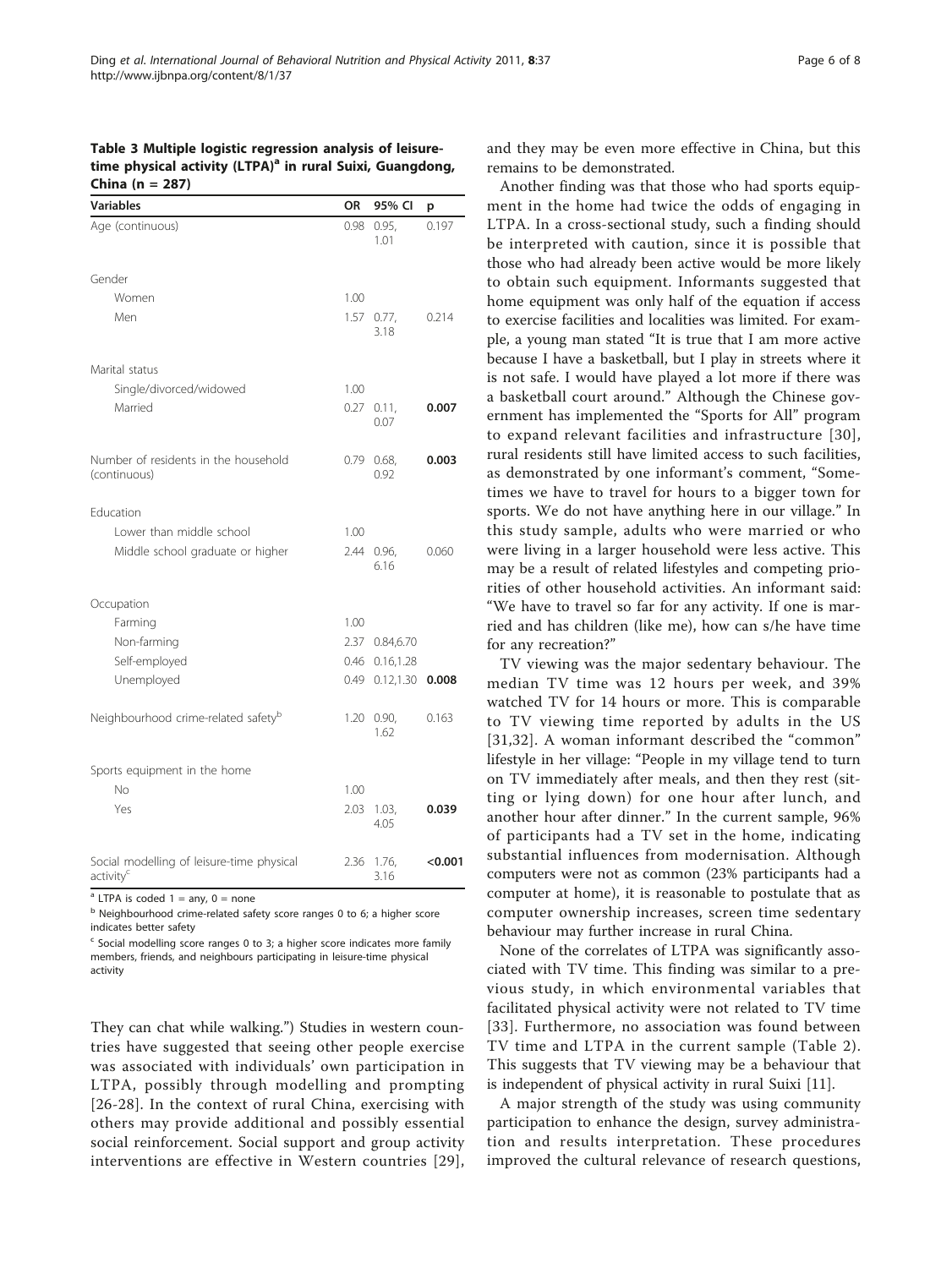<span id="page-6-0"></span>qualitatively validated research findings, and provided interpretations that extended quantitative results. Although a small sample from one county in southern China limits generalizability, and a cross-sectional study cannot establish causality, these findings provide insights to guide future larger-scale and prospective studies that employ objective measures of the environment, physical activity, multiple sedentary behaviours (including sleeping) [\[34\]](#page-7-0), and health outcomes. Future studies should assess additional aspects of the built and social environments and explore variables related to sedentary behaviours, especially TV viewing.

# Conclusions

The current study, together with previous studies on the consequences of modernisation in China [6,9,10,[35\]](#page-7-0), suggests that if no effective public health actions or social and environmental initiatives are implemented, further decreases in physical activity and increases in sedentary behaviours leading to higher risk of major chronic diseases are likely, as a by-product of the economic development, modernisation, and urbanisation in China.

In rapid social and epidemiological transitions, Chinese central and local governments are in the position of making health-promoting changes and taking preventive measures through city planning initiatives, infrastructure building, and land-use development to provide activity environments [[36\]](#page-7-0). Physical activity programs should be implemented in rural China targeting multiple levels of influences [\[37\]](#page-7-0). Interventions to improve accessibility of recreational facilities and to promote physical activity as a social behaviour may be culturally tailored.

#### Acknowledgements and Funding

The authors wish to thank the following students from Zhanjiang Normal University for their invaluable help in the project: Caihong Shen, Fenglian Zeng, Xiaoting Zhang, Qi Yuan, Jianhua Peng, Rihui Wu, Yueyu Xie, & Shangru Ke.

This study was supported by grant HL066307 to Dr. Melbourne F. Hovell from the National Heart, Lung, and Blood institute, National Institutes of Health, and by discretionary funds from Drs. Melbourne F. Hovell and James F. Sallis.

#### Author details

<sup>1</sup>Graduate School of Public Health, San Diego State University, San Diego, California, USA. <sup>2</sup>Department of Family and Preventive Medicine, University of California-San Diego, La Jolla, California, USA. <sup>3</sup>Department of Psychology, San Diego State University, San Diego, California, USA. <sup>4</sup>Department of Chemistry, Zhanjiang Normal University, Zhanjiang, Guangdong, China. <sup>5</sup>Cancer Prevention Research Centre, School of Population Health, University of Queensland, Herston, Queensland, Australia.

#### Authors' contributions

DD designed the study, developed research plans and instrument, conducted focus group interviews, data collection, analyses, community consultation, and drafted the manuscript. MFH and JFS provided guidance and advice throughout the entire study and contributed to the writing of the manuscript. JD coordinated the involvement of Zhanjiang Normal

University, provided input to study design, organized trainings, and supervised interviewers. MZ and HH organized focus group interviews, provided input to instrument development, and conducted interviews. NO provided guidance on the focus and organisation of content, and contributed to the writing of the manuscript. All authors have read and approved the final manuscript.

#### Competing interests

The authors declare that they have no competing interests.

#### Received: 14 October 2010 Accepted: 26 April 2011 Published: 26 April 2011

#### References

- Wang H, Du S, Zhai F, Popkin BM: Trends in the distribution of body mass index among Chinese adults, aged 20-45 years (1989-2000). Int J Obes (Lond) 2007, 31(2):272-278.
- 2. Du S, Lu B, Zhai F, Popkin BM: [A new stage of the nutrition transition in](http://www.ncbi.nlm.nih.gov/pubmed/12027281?dopt=Abstract) [China.](http://www.ncbi.nlm.nih.gov/pubmed/12027281?dopt=Abstract) Public Health Nutr 2002, 5(1A):169-174.
- 3. Popkin BM, Horton S, Kim S, Mahal A, Shuigao J: [Trends in diet, nutritional](http://www.ncbi.nlm.nih.gov/pubmed/11766908?dopt=Abstract) [status, and diet-related noncommunicable diseases in China and India:](http://www.ncbi.nlm.nih.gov/pubmed/11766908?dopt=Abstract) [the economic costs of the nutrition transition.](http://www.ncbi.nlm.nih.gov/pubmed/11766908?dopt=Abstract) Nutr Rev 2001, 59(12):379-90.
- Popkin BM, Du S: Dynamics of the nutrition transition toward the animal foods sector in China and its implications: a worried perspective. J Nutr 2003, 133(Suppl 2):3898-3906.
- 5. Zhai F, Wang H, Du S, He Y, Wang Z, Ge K, Popkin BM: [Lifespan nutrition](http://www.ncbi.nlm.nih.gov/pubmed/17392135?dopt=Abstract) [and changing socio-economic conditions in China.](http://www.ncbi.nlm.nih.gov/pubmed/17392135?dopt=Abstract) Asia Pac J Clin Nutr 2007, 16:374-382.
- 6. Ng SW, Norton EC, Popkin BM: [Why have physical activity levels declined](http://www.ncbi.nlm.nih.gov/pubmed/19232811?dopt=Abstract) [among Chinese adults? Findings from the 1991-2006 China Health and](http://www.ncbi.nlm.nih.gov/pubmed/19232811?dopt=Abstract) [Nutrition Surveys.](http://www.ncbi.nlm.nih.gov/pubmed/19232811?dopt=Abstract) Soc Sci Med 2009, 68(7):1305-1314.
- 7. Bauman A, Allman-Farinelli M, Huxley R, James WPT: [Leisure-time physical](http://www.ncbi.nlm.nih.gov/pubmed/18307713?dopt=Abstract) [activity alone may not be a sufficient public health approach to prevent](http://www.ncbi.nlm.nih.gov/pubmed/18307713?dopt=Abstract) obesity–[a focus on China.](http://www.ncbi.nlm.nih.gov/pubmed/18307713?dopt=Abstract) Obes Rev 2008, 9(Suppl 1):119-126.
- 8. Bell AC, Ge K, Popkin BM: [Weight gain and its predictors in Chinese](http://www.ncbi.nlm.nih.gov/pubmed/11443510?dopt=Abstract) [adults.](http://www.ncbi.nlm.nih.gov/pubmed/11443510?dopt=Abstract) Int J Obes Relat Metab Disord 2001, 25(7):1079-1086.
- 9. Monda KL, Adair LS, Zhai F, Popkin BM: [Longitudinal relationships](http://www.ncbi.nlm.nih.gov/pubmed/17637599?dopt=Abstract) [between occupation and domestic physical activity patterns and body](http://www.ncbi.nlm.nih.gov/pubmed/17637599?dopt=Abstract) [weight in China.](http://www.ncbi.nlm.nih.gov/pubmed/17637599?dopt=Abstract) Eur J Clin Nutr 2008, 62(11):1318-1325.
- 10. Monda KL, Gordon-Larsen P, Stevens J, Popkin BM: China'[s transition: the](http://www.ncbi.nlm.nih.gov/pubmed/17125897?dopt=Abstract) [effect of rapid urbanization on adult occupational physical activity.](http://www.ncbi.nlm.nih.gov/pubmed/17125897?dopt=Abstract) Soc Sci Med 2007, 64(4):858-870.
- 11. Healy GN, Wijndaele K, Dunstan DW, Shaw JE, Salmon J, Zimmet PZ, Owen N: [Objectively measured sedentary time, physical activity, and](http://www.ncbi.nlm.nih.gov/pubmed/18000181?dopt=Abstract) [metabolic risk: the Australian Diabetes, Obesity and Lifestyle Study](http://www.ncbi.nlm.nih.gov/pubmed/18000181?dopt=Abstract) [\(AusDiab\).](http://www.ncbi.nlm.nih.gov/pubmed/18000181?dopt=Abstract) Diabetes Care 2008, 31(2):369-371.
- 12. Owen N, Bauman A, Brown W: [Too much sitting: a novel and important](http://www.ncbi.nlm.nih.gov/pubmed/19050003?dopt=Abstract) [predictor of chronic disease risk?](http://www.ncbi.nlm.nih.gov/pubmed/19050003?dopt=Abstract) Br J Sports Med 2009, 43(2):81-83.
- 13. Hu FB, Li TY, Colditz GA, Willett WC, Manson JE: [Television watching and](http://www.ncbi.nlm.nih.gov/pubmed/12684356?dopt=Abstract) [other sedentary behaviors in relation to risk of obesity and type 2](http://www.ncbi.nlm.nih.gov/pubmed/12684356?dopt=Abstract) [diabetes mellitus in women.](http://www.ncbi.nlm.nih.gov/pubmed/12684356?dopt=Abstract) JAMA 2003, 289(14):1785-1791.
- 14. Salmon J, Bauman A, Crawford D, Timperio A, Owen N: [The association](http://www.ncbi.nlm.nih.gov/pubmed/10849582?dopt=Abstract) between television [viewing and overweight among Australian adults](http://www.ncbi.nlm.nih.gov/pubmed/10849582?dopt=Abstract) [participating in varying levels of leisure-time physical activity.](http://www.ncbi.nlm.nih.gov/pubmed/10849582?dopt=Abstract) Int J Obes Relat Metab Disord 2000, 24(5):600-606.
- 15. Hu FB, Leitzmann MF, Stampfer MJ, Colditz GA, Willett WC, Rimm EB: [Physical activity and television watching in relation to risk for type 2](http://www.ncbi.nlm.nih.gov/pubmed/11427103?dopt=Abstract) [diabetes mellitus in men.](http://www.ncbi.nlm.nih.gov/pubmed/11427103?dopt=Abstract) Arch Intern Med 2001, 161(12):1542-1548.
- 16. Dunstan DW, Salmon J, Owen N, Armstrong T, Zimmet PZ, Welborn TA, Cameron AJ, Dwyer T, Jolley D, Shaw JE: [Associations of TV viewing and](http://www.ncbi.nlm.nih.gov/pubmed/16211373?dopt=Abstract) [physical activity with the metabolic syndrome in Australian adults.](http://www.ncbi.nlm.nih.gov/pubmed/16211373?dopt=Abstract) Diabetologia 2005, 48(11):2254-2261.
- 17. Healy GN, Dunstan DW, Salmon J, Shaw JE, Zimmet PZ, Owen N: [Television](http://www.ncbi.nlm.nih.gov/pubmed/18317383?dopt=Abstract) [time and continuous metabolic risk in physically active adults.](http://www.ncbi.nlm.nih.gov/pubmed/18317383?dopt=Abstract) Med Sci Sports Exerc 2008, 40:639-645.
- 18. Chen X, Pang Z, Li K: [Dietary fat, sedentary behaviors and the prevalence](http://www.ncbi.nlm.nih.gov/pubmed/18472251?dopt=Abstract) [of the metabolic syndrome among Qingdao adults.](http://www.ncbi.nlm.nih.gov/pubmed/18472251?dopt=Abstract) Nutr Metab Cardiovasc Dis 2009, 19(1):27-34.
- 19. Muntner P, Gu D, Wildman RP, Chen J, Qan W, Whelton PK, He J: [Prevalence of physical activity among Chinese adults: results from the](http://www.ncbi.nlm.nih.gov/pubmed/16051938?dopt=Abstract)